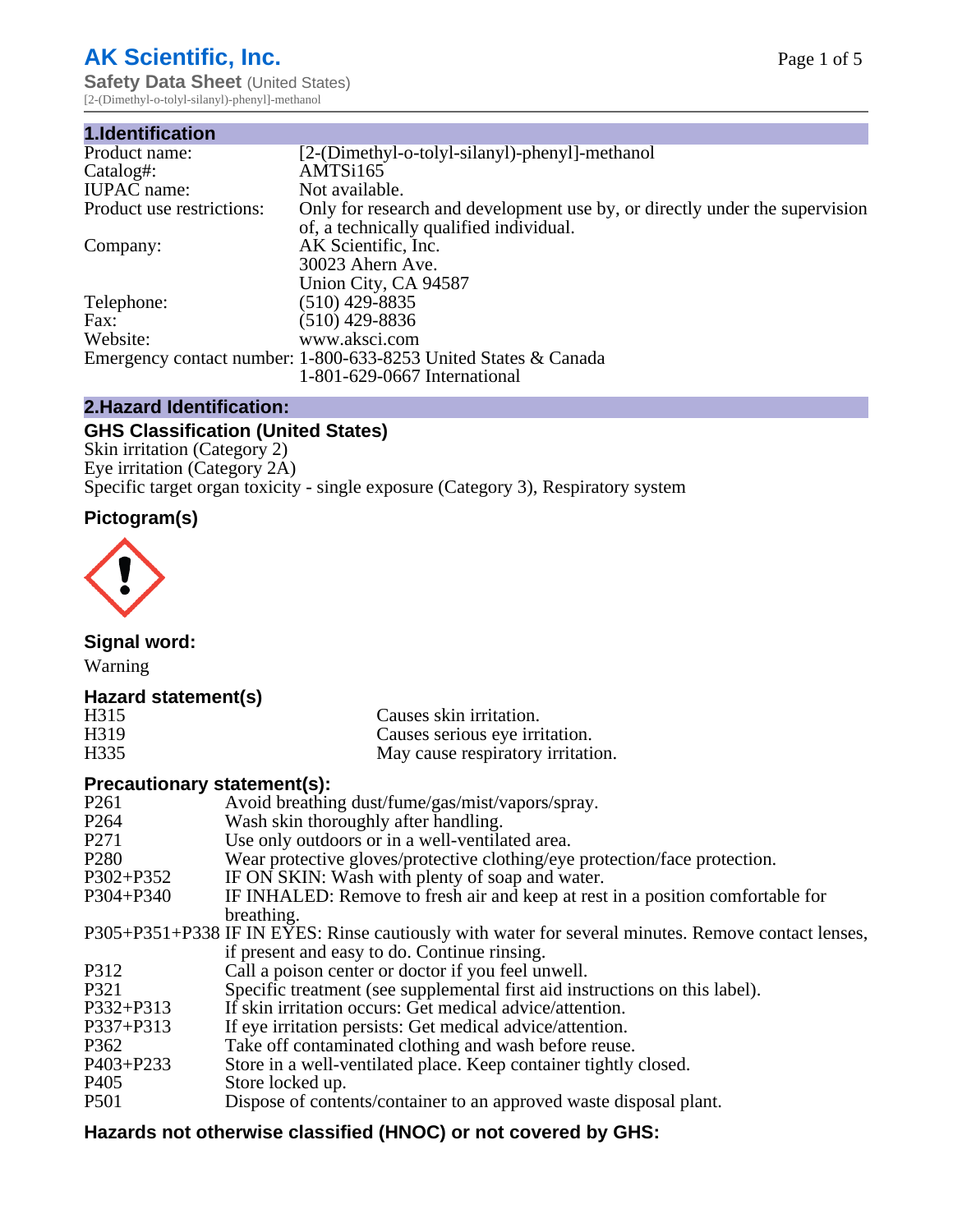#### None

#### **3.Composition/Information on Ingredients**

# Purity:<br>EC:

Synonyms: Ethenyl-(2-methoxyphenyl)-dimethylsilane CAS#: 913621-65-5<br>Purity: 95% Not available.

#### **4. First Aid Measures**

**General Information:** Immediately remove any clothing contaminated by the product. Move out of dangerous area. Consult a physician and show this safety data sheet.

**Inhalation:** Move person to fresh air. If not breathing, give artificial respiration. If breathing is difficult, give oxygen. Obtain medical aid.

**Skin contact:** Immediately flush skin with running water for at least 15 minutes while removing contaminated clothing and shoes. Wash clothing before reuse. Obtain medical aid immediately. **Eye contact:** Immediately flush open eyes with running water for at least 15 minutes. Obtain medical aid immediately.

**Ingestion:** Do NOT induce vomiting without medical advice. Rinse mouth with water. Never administer anything by mouth to an unconscious person. Obtain medical aid immediately.

**Most important symptoms and effects, both acute and delayed:** No further information available. Please see sections 2 and 11.

**Indication of any immediate medical attention and special treatment needed:** No further information available.

#### **5. Fire Fighting Measures**

**Suitable extinguishing media:** Use water spray, dry chemical, carbon dioxide, or chemical foam. **Specific hazards arising from the chemical:** Carbon oxides, Silicon oxides.

**Advice for firefighters:** As in any fire, wear a NIOSH-approved or equivalent, pressure-demand, self-contained breathing apparatus and full protective gear. During a fire, irritating and highly toxic gases may be generated by thermal decomposition or combustion.

#### **6. Accidental Release Measures**

**Personal precautions, protective equipment and emergency procedures:** Wear protective equipment and keep unprotected personnel away. Ensure adequate ventilation. Remove all sources of ignition. Prevent further leak or spill if safe to do so. For personal protective equipment, please refer to section 8.

**Environmental precautions:** Do not let product enter drains, other waterways, or soil.

**Methods and materials for containment and cleaning up:** Prevent further leak or spill if safe to do so. Vacuum, sweep up, or absorb with inert material and place into a suitable disposal container. Consult local regulations for disposal. See section 13 for further disposal information.

#### **7. Handling and Storage**

**Precautions for safe handling:** Avoid contact with skin, eyes, and personal clothing. Wash hands thoroughly after handling. Avoid breathing fumes. Use only with adequate ventilation. Wear suitable protective clothing, gloves, and eye/face protection. Keep away from sources of ignition. Minimize dust generation and accumulation. Keep container tightly closed. Open and handle container with care. Do not eat, drink, or smoke while handling.

**Conditions for safe storage, including any incompatibilities:** Store in a tightly-closed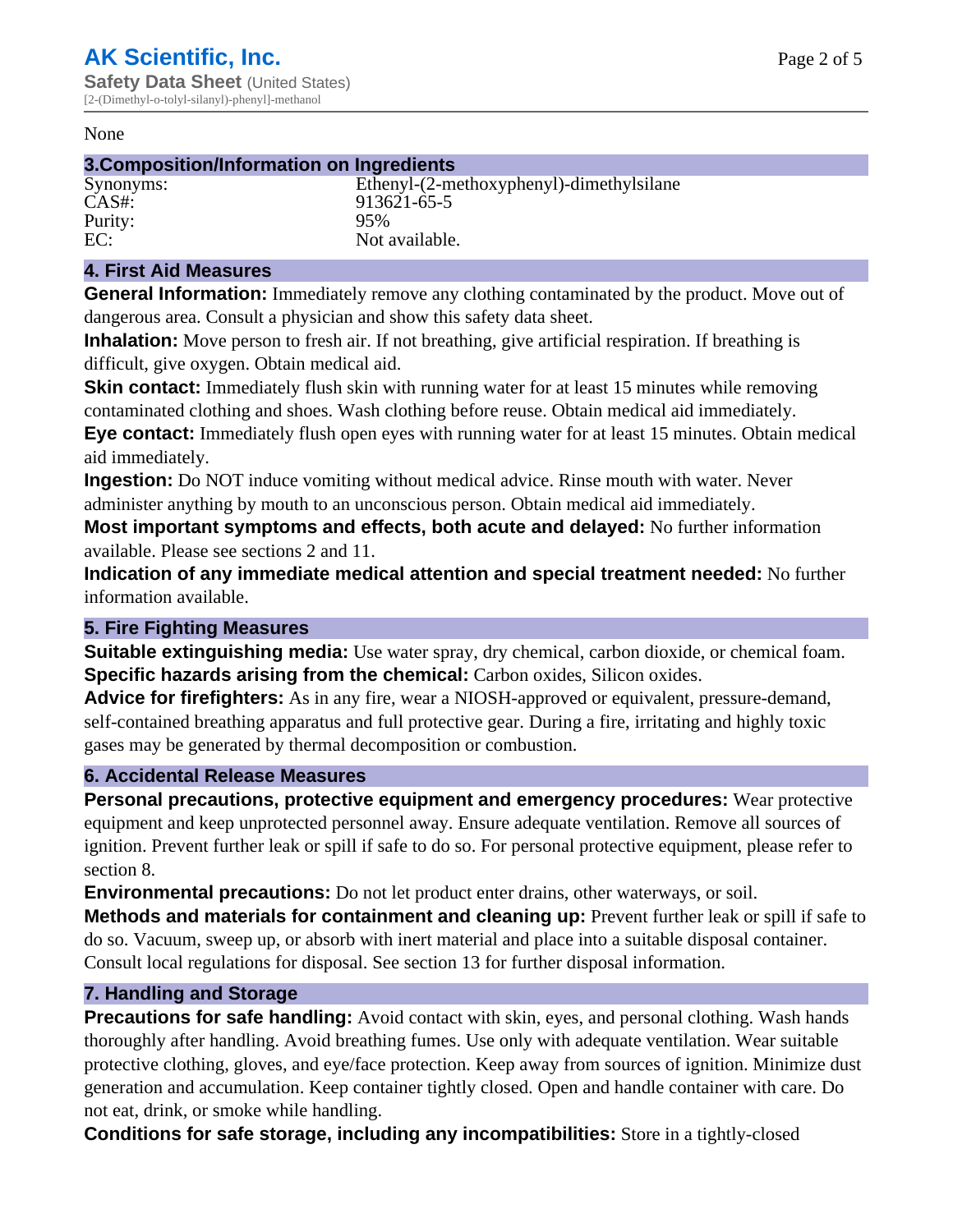container when not in use. Store in a cool, dry, well-ventilated area away from incompatible substances. Keep away from sources of ignition. ,Store long-term at room temperature.

#### **8. Exposure Controls/Personal Protection**

#### **Exposure limits:**

| <b>OSHA PEL:</b>  | Not available. |
|-------------------|----------------|
| NIOSH REL:        | Not available. |
| <b>ACGIH TLV:</b> | Not available. |

**Appropriate engineering controls:** Avoid contact with skin, eyes, and clothing. Wash hands before breaks and immediately after handling the product. Facilities storing or utilizing this material should be equipped with an eyewash fountain. Use adequate general and local exhaust ventilation to keep airborne concentrations low.

#### **Personal protection**

| Eyes:        | Based on an evaluation of the eye or face hazards present, wear chemical splash-resistant<br>safety glasses or goggles with side protection. A face shield may be appropriate in some |
|--------------|---------------------------------------------------------------------------------------------------------------------------------------------------------------------------------------|
|              | workplaces. Use eyewear tested and approved under appropriate government standards<br>such as OSHA 29 CFR 1910.133 or EU EN166.                                                       |
|              |                                                                                                                                                                                       |
| Hands:       | Wear gloves selected based on an evaluation of the possible hazards to hands and skin,                                                                                                |
|              | the duration of use, the physical conditions of the workplace, and the chemical resistance                                                                                            |
|              | and physical properties of the glove material.                                                                                                                                        |
|              | Skin and body: Protective clothing must be selected based on the hazards present in the workplace, the                                                                                |
|              | physical environment, the duration of exposure, and other factors. No fabric can provide                                                                                              |
|              | protection against all potential hazards; therefore it is important to select the appropriate                                                                                         |
|              | protective clothing for each specific hazard. At the minimum, wear a laboratory coat and                                                                                              |
|              | close-toed footwear.                                                                                                                                                                  |
| Respiratory: | Respirators are not a substitute for accepted engineering control measures such as                                                                                                    |
|              | enclosure or confinement of the operation, general and local ventilation, and substitution                                                                                            |
|              | of less toxic materials. When respiratory personal protective equipment is appropriate                                                                                                |
|              | based on an assessment of respiratory hazards in the workplace, use a NIOSH- or                                                                                                       |
|              | CEN-certified respirator.                                                                                                                                                             |

| 9. Physical and Chemical Properties |                       |
|-------------------------------------|-----------------------|
| <b>Physical State:</b>              | Solid                 |
| Molecular Formula:                  | C11H16OSi             |
| Molecular Weight:                   | 192.33                |
| Odor:                               | Not available.        |
| pH:                                 | Not available.        |
| <b>Boiling Point Range:</b>         | Not available.        |
| Freezing/Melting Point:             | Not available.        |
| <b>Flash Point:</b>                 | Not available.        |
| <b>Evaporation Rate:</b>            | Not available.        |
| Flammability(solid,gas):            | Please see section 2. |
| <b>Explosive limits:</b>            | Not available.        |
| Vapor Pressure:                     | Not available.        |
| Vapor Density:                      | Not available.        |
| Solubility:                         | Not available.        |
| <b>Relative Density:</b>            | Not available.        |
| Refractive Index:                   | Not available.        |
| Volatility:                         | Not available.        |
| <b>Auto-ignition Temperature:</b>   | Not available.        |
| Decomposition Temperature:          | Not available.        |
| <b>Partition Coefficient:</b>       | Not available.        |
|                                     |                       |

# **10. Stability and Reactivity**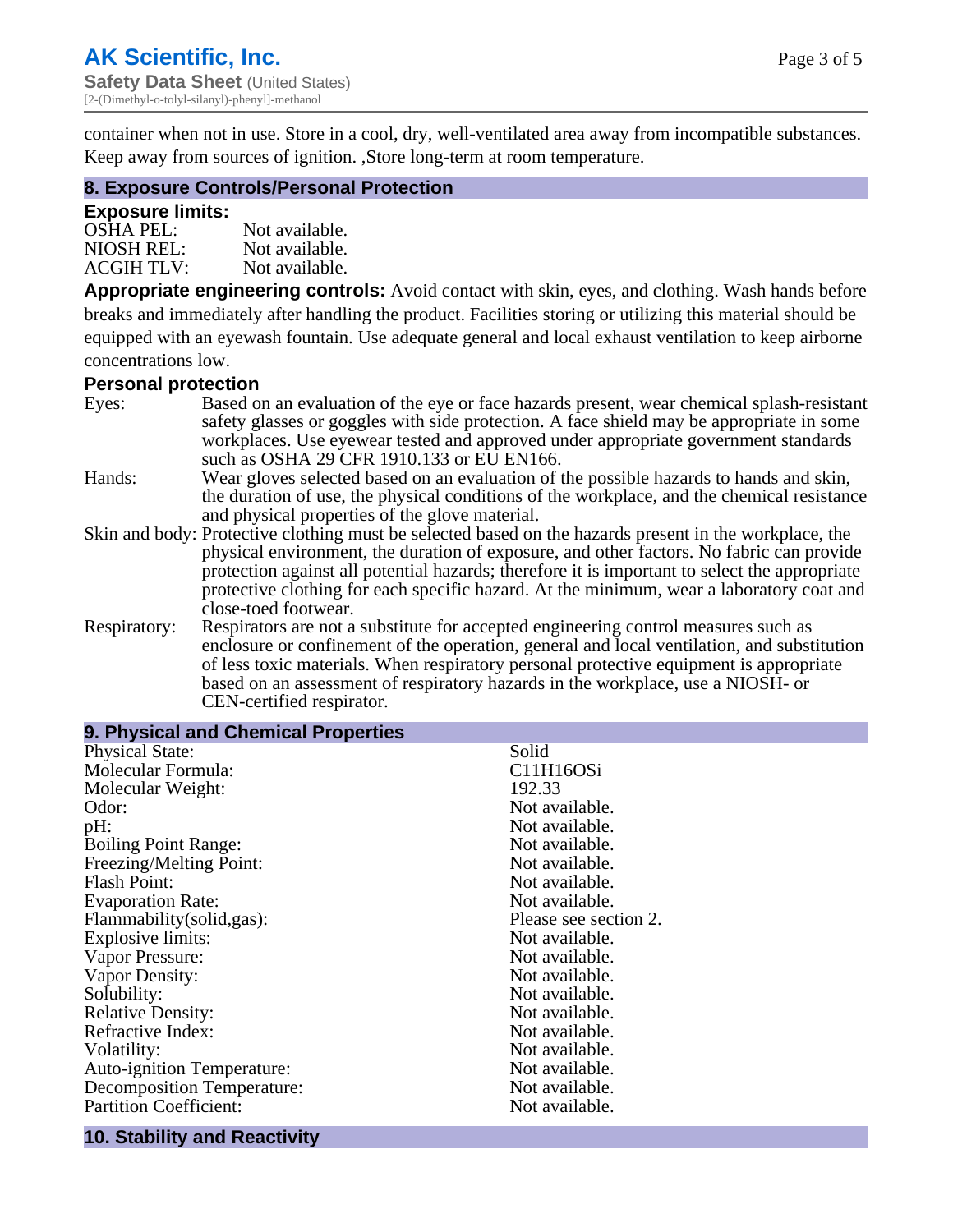| Reactivity:                         | Not available.                                       |
|-------------------------------------|------------------------------------------------------|
| Chemical stability:                 | Stable under recommended temperatures and pressures. |
| Possibility of hazardous reactions: | Not available.                                       |
| Conditions to avoid:                | Dust generation.                                     |
| Incompatible materials:             | Strong oxidizing agents.                             |
| Hazardous decomposition products:   | Carbon oxides, Silicon oxides.                       |
|                                     |                                                      |

#### **11. Toxicological Information**

| RTECS#                                         | Not available.                                      |
|------------------------------------------------|-----------------------------------------------------|
| Acute toxicity:                                | Not available.                                      |
| Routes of exposure:                            | Inhalation, eye contact, skin contact, ingestion.   |
| Symptoms related to the physical, chemical and | Skin contact may result in inflammation             |
| toxicological characteristics:                 | characterized by itching, scaling, reddening,       |
|                                                | blistering, pain or dryness. Eye contact may result |
|                                                | in redness, pain or severe eye damage. Inhalation   |
|                                                | may cause irritation of the lungs and respiratory   |
|                                                | system. Overexposure may result in serious illness  |

or death.

#### **Carcinogenicity**

| IARC: | Not classified.                                                                                       |
|-------|-------------------------------------------------------------------------------------------------------|
| NTP:  | Not listed.                                                                                           |
| OSHA: | Not listed.                                                                                           |
|       | Acute toxic effects: Inflammation of the eye is characterized by redness, watering, and itching. Skin |
|       | inflammation is characterized by itching, scaling, reddening, or, occasionally,                       |
|       | blistering.                                                                                           |

| 12. Ecological Information     |                |  |
|--------------------------------|----------------|--|
| Ecotoxicity:                   | Not available. |  |
| Persistence and degradability: | Not available. |  |
| Bioaccumulative potential:     | Not available. |  |
| Mobility in soil:              | Not available. |  |
| Other adverse effects:         | Not available. |  |
|                                |                |  |

#### **13. Disposal Considerations**

Disposal of waste: Chemical waste generators must determine whether a discarded chemical is classified as hazardous waste. US EPA guidelines for the classification determination are listed in 40 CFR 261.3. Additionally, waste generators must consult state and local hazardous waste regulations to ensure complete and accurate classification. Observe all federal, state and local regulations when disposing of the substance.

Disposal of packaging: Do not reuse containers. Dispose of as unused product.

| <b>14. Transportation Information</b> |                |
|---------------------------------------|----------------|
| <b>DOT (United States)</b>            |                |
| UN number:                            | Not hazmat     |
| Proper shipping name:                 | Not available. |
| Transport hazard class:               | Not available. |
| Packing group:                        | Not available. |
| <b>IATA</b>                           |                |
| <b>UN Number:</b>                     | Not DG         |
| Proper shipping name:                 | Not available. |
| Transport hazard class:               | Not available. |
| Packing group:                        | Not available. |